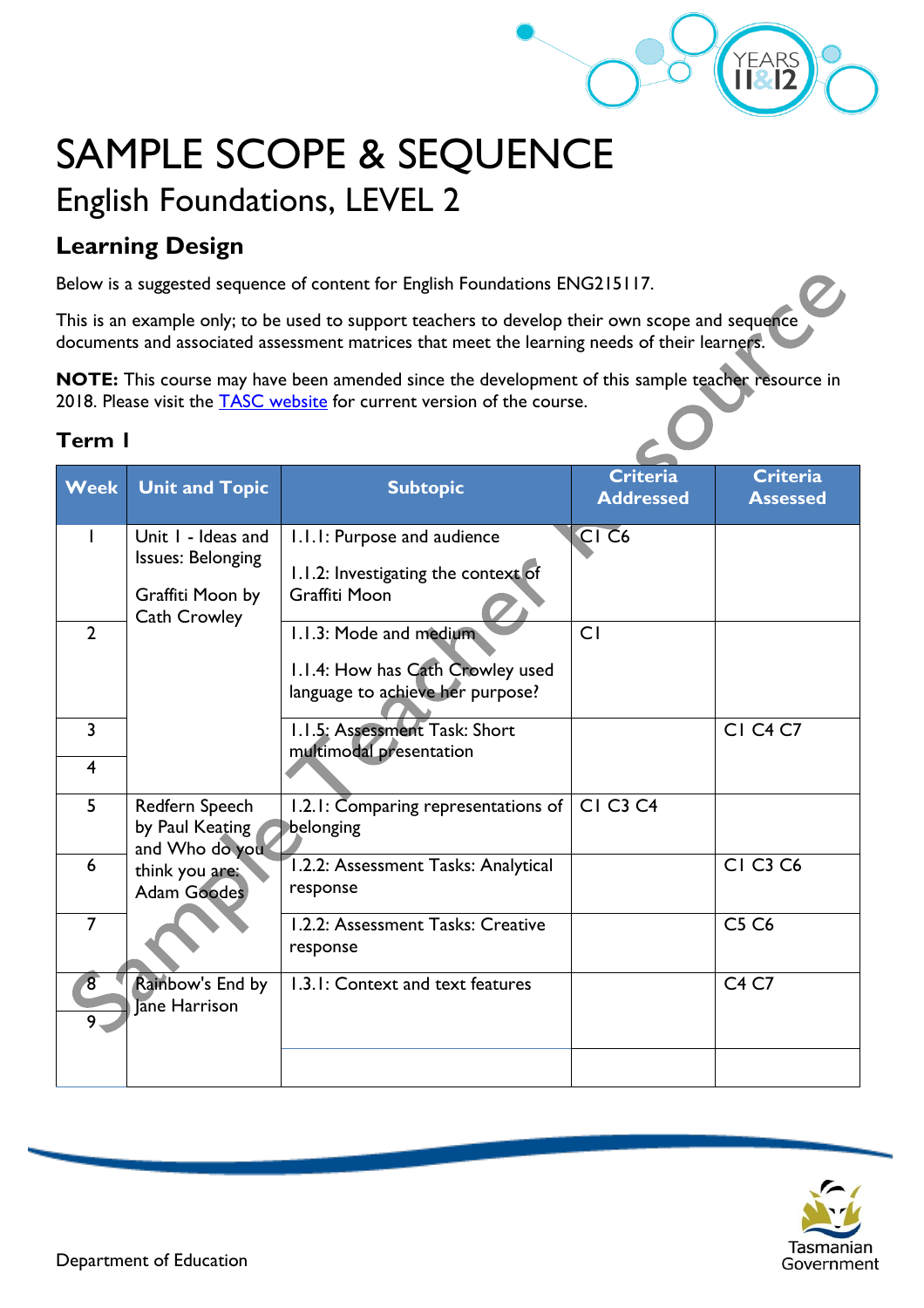|                 | <b>Week</b> Unit and Topic | <b>Subtopic</b>                                 | <b>Criteria</b><br><b>Addressed</b> | <b>Criteria</b><br><b>Assessed</b> |
|-----------------|----------------------------|-------------------------------------------------|-------------------------------------|------------------------------------|
| $\overline{10}$ |                            | 1.3.2: Assessment Task: Major<br>response essay |                                     | CI C3 C6 C7                        |
| <b>Break</b>    |                            |                                                 |                                     |                                    |
| <b>Break</b>    |                            |                                                 |                                     |                                    |
| Term 2          |                            |                                                 |                                     |                                    |

### **Term 2**

| <b>Week</b>             | <b>Unit and Topic</b>               | <b>Subtopic</b>                                                                                          | <b>Criteria</b><br><b>Addressed</b>          | <b>Criteria</b><br><b>Assessed</b>                          |
|-------------------------|-------------------------------------|----------------------------------------------------------------------------------------------------------|----------------------------------------------|-------------------------------------------------------------|
| ı                       | Unit 3 - Cultural<br>Representation | 3.1.1: What makes an animated film<br>great?                                                             | C2C3                                         |                                                             |
|                         | Animation                           | 3.1.2: Cultural representation in<br>animation                                                           |                                              | C <sub>2</sub> C <sub>4</sub> C <sub>6</sub> C <sub>7</sub> |
| $\overline{2}$          |                                     | 3.1.3: How do video games<br>represent gender?                                                           | $\overline{C2}$                              | C <sub>2</sub> C <sub>4</sub> C <sub>6</sub> C <sub>7</sub> |
| $\overline{3}$          |                                     | 3.1.4: The representation of<br>violence, race and culture in video<br>games                             | C <sub>2</sub>                               |                                                             |
|                         |                                     | 3.1.5: Point of view and evaluating<br>similarities and differences                                      |                                              | C <sub>2</sub> C <sub>4</sub> C <sub>6</sub> C <sub>7</sub> |
| $\overline{\mathbf{4}}$ |                                     | 3.1.6: What are the effects of using<br>multimodal and digital conventions<br>in shaping points of view? |                                              | C <sub>2</sub> C <sub>3</sub> C <sub>6</sub> C <sub>7</sub> |
| 5                       | Extended Study<br>Howl's Moving     | 3.2.1: Emotional Iconography                                                                             | C <sub>2</sub>                               |                                                             |
| 6                       | Castle                              | 3.2.2: The structure, plot and<br>characters of the film<br>3.2.3: Film and sound design                 | C <sub>2</sub>                               |                                                             |
|                         |                                     | 3.2.4: Themes and issues within the<br>narrative                                                         | C <sub>2</sub> C <sub>3</sub> C <sub>6</sub> |                                                             |
|                         |                                     | 3.2.5: Interpretive Response Film<br><b>Review</b>                                                       |                                              | C2, C3 or C4,<br>C6 C7                                      |
| 9                       |                                     | Mid-Year exam period. Use this<br>time to catch up on any due work.                                      |                                              |                                                             |
| 10                      |                                     | 3.2.6: Imaginative response                                                                              |                                              | C4 C5 C6 C7                                                 |

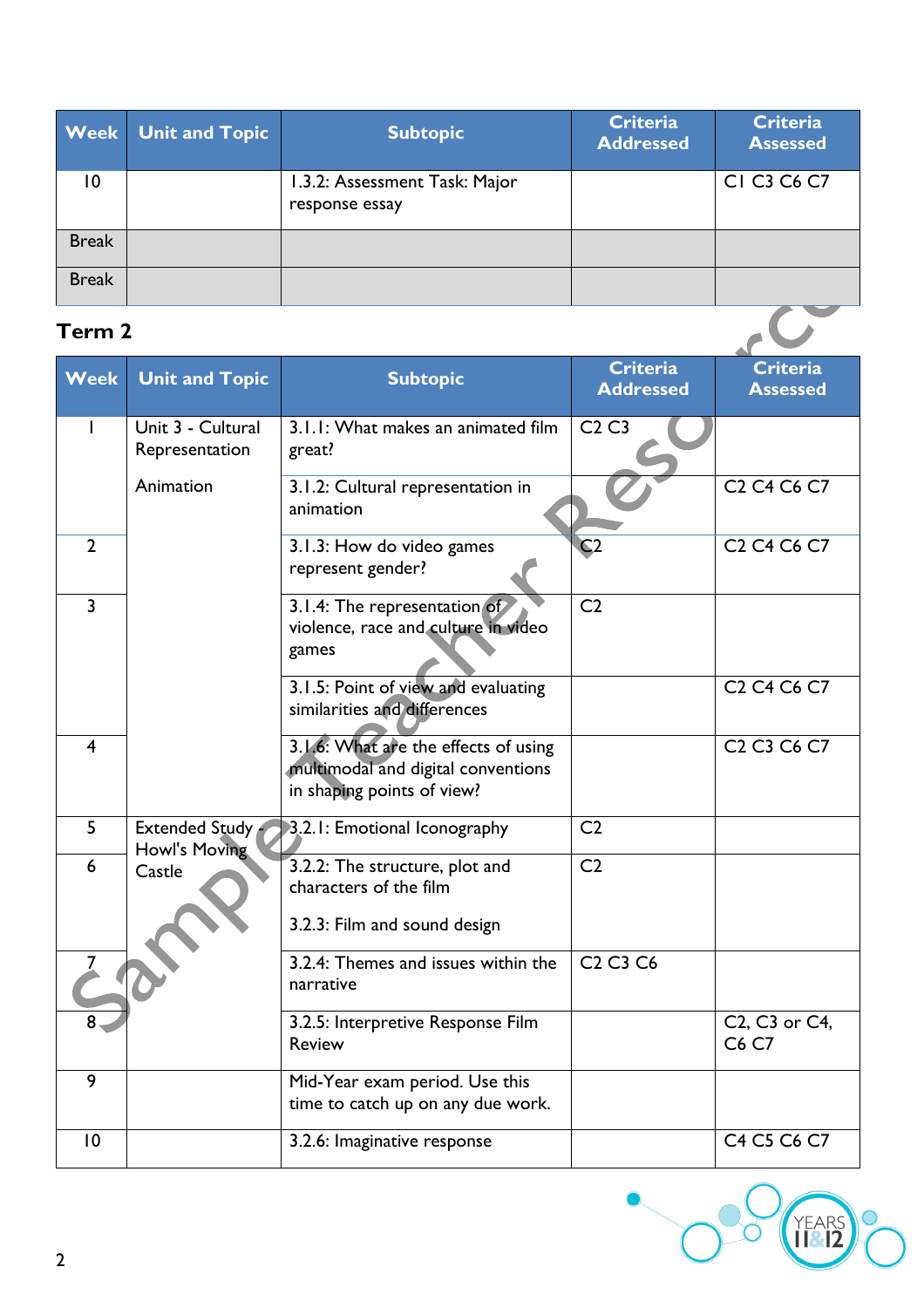|              | <b>Week</b> Unit and Topic | <b>Subtopic</b> | <b>Criteria</b><br><b>Addressed</b> | <b>Criteria</b><br><b>Assessed</b> |
|--------------|----------------------------|-----------------|-------------------------------------|------------------------------------|
| <b>Break</b> |                            |                 |                                     |                                    |
| <b>Break</b> |                            |                 |                                     |                                    |

## **Term 3**

| <b>Week</b>    | <b>Unit and Topic</b>                                | <b>Subtopic</b>                                                                                 | <b>Criteria</b><br><b>Addressed</b> | <b>Criteria</b><br><b>Assessed</b>                                            |
|----------------|------------------------------------------------------|-------------------------------------------------------------------------------------------------|-------------------------------------|-------------------------------------------------------------------------------|
|                | Unit 4 -                                             | 4.1.1: Introduction                                                                             | C <sub>2</sub> C <sub>7</sub>       |                                                                               |
|                | Persuasion<br>Ideas, attitudes<br>and voices in text | 4.1.2: How texts construct reality<br>4.1.3: Emotive Language: Loaded<br>words and connotations |                                     |                                                                               |
| $\overline{2}$ |                                                      | 4.1.4: Selection, inclusion,<br>omission/gaps and silences                                      | C2C3                                |                                                                               |
|                |                                                      | 4.1.5: Point of view/voice, text<br>structures and features                                     |                                     | C <sub>2</sub> C <sub>5</sub> C <sub>6</sub> C <sub>7</sub>                   |
| $\overline{3}$ |                                                      | 4.1.6: Conflicting images                                                                       |                                     | C <sub>2</sub> C <sub>4</sub> C <sub>5</sub> C <sub>6</sub><br>C <sub>7</sub> |
| $\overline{4}$ |                                                      | 4.2.1: Before viewing the film                                                                  |                                     |                                                                               |
| 5              |                                                      | 4.2.2: Purpose of the film                                                                      | C <sub>2</sub> C <sub>7</sub>       |                                                                               |
| 6              |                                                      | 4.2.3: Analysing the film                                                                       | C <sub>2</sub> C <sub>7</sub>       |                                                                               |
| $\overline{7}$ |                                                      | 4.2.4: Analytical Response                                                                      |                                     | C <sub>2</sub> C <sub>3</sub> C <sub>6</sub> C <sub>7</sub>                   |
| 8              |                                                      | 4.2.4: Persuasive Response                                                                      |                                     | C5 C6 C7                                                                      |
| 9              | Unit 2 -<br><b>Negotiated Stud</b>                   | 2.1.1: View music video                                                                         | CI                                  |                                                                               |
| 10             |                                                      | 2.1.2: Investigate a range of texts                                                             |                                     | <b>CI C3 C7</b>                                                               |
|                |                                                      | 2.2.1: Plan your study                                                                          |                                     |                                                                               |
| <b>Break</b>   |                                                      |                                                                                                 |                                     |                                                                               |
| <b>Break</b>   |                                                      |                                                                                                 |                                     |                                                                               |

## **Term 4**

|   | <b>Week</b> Unit and Topic | <b>Subtopic</b>               | <b>Criteria</b><br><b>Addressed</b> | <b>Criteria</b><br><b>Assessed</b> |  |
|---|----------------------------|-------------------------------|-------------------------------------|------------------------------------|--|
|   |                            | 2.2.2: Big Ideas and Research | <b>CI C6 C7</b>                     |                                    |  |
| 3 |                            |                               |                                     |                                    |  |